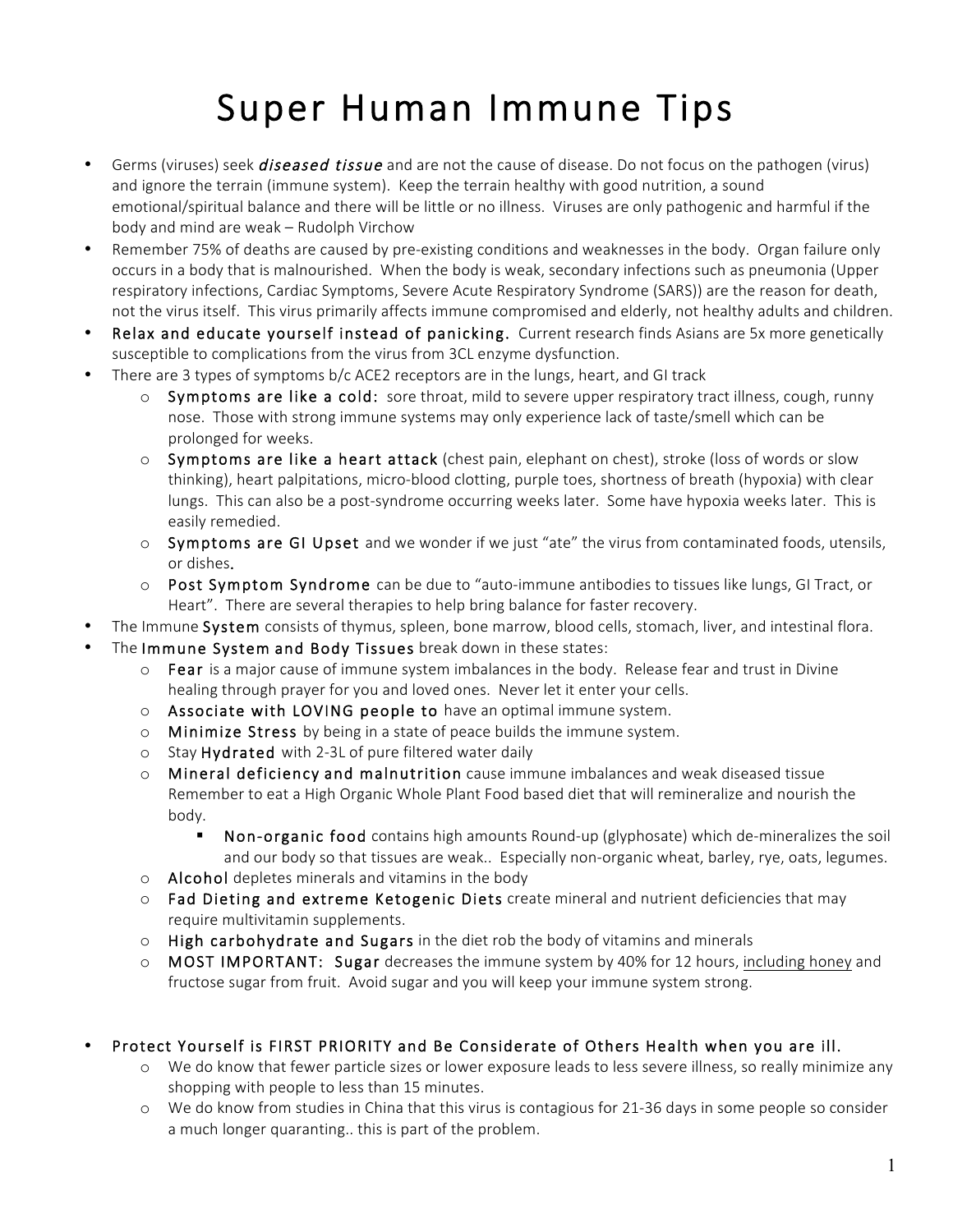- o We do know that it takes 3-6 days after exposure to have enough viral load to start to feel any symptoms.
- $\circ$  If you really must go out in public, wear a **NIOSH mask tightly fitted**. This is the only mask that will semi-protect you from viruses that are in our breath. Most masks do not properly fit, but they do stop respiratory droplets (but not vapor or breath) and simple colds.
- o If someone is shedding a virus in a room, it will take over 90 minutes to dissipate from the air.. So consider not going to places where people gather, most businesses do curbside delivery.
- $\circ$  If both people are wearing masks, the rate of transmission is DRASTICALLY reduced.
- o Use DoTERRA On Guard, Now Nature's Shield, Young Living Thieves Essential Oil Blend under your nose when in public to reduce viral transmission in the respiratory tract. You can also place a drop on your tongue.
- o Wash your hands often with soap and water or DoTERRA On Guard Soap or On Guard Sanitizing Mist and NEVER eat from your unwashed hands, touch eyes, or touch nose unless they are clean.
- o Keep hand sanitizer in your car for use after entering public places and touching money, pens, computer screens, door handles, shopping carts. Thoroughly wash hands when you get to work or home.
- o Avoid shaking hands and sharing food or drink with others.
- o If someone is sick in your home, disinfect counters, doorknobs, light switches, towels, and shared surfaces often. Do not share towels and wear masks to prevent spread from sneezing and coughing.

NEVER take Ibuprofen or Tylenol to get thru this. Ibuprofen can enhance Cytokine Storm Inflammation and Tylenol stops our glutathione which is necessary to reduce the illness. Take Aspirin for blood thinning only but not to reduce a fever. The fever is our immune system's way to reduce the virus by it self and if we stop it we cripple our immunity.

# Steps to Support the Immune System

- **Optimize Vitamin D levels** In Northern States consider Vitamin D 5000iu daily throughout most of the winter season to achieve Vitamin D levels of 50-80- This is the MOST EFFECTIVE strategy.
- **Optimize Zinc** it has been shown that 30-50mg daily is huge in viral warfare. This gets depleted rapidly and keeps the virus from replicating. At first signs of symptoms or exposure 50mg twice a day WITH FOOD is most helpful. We carry Zinc "Picolinate and BisGlycinate" forms for optimal absorption. This is a MOST EFFECTIVE strategy.
- Optimize Vitamin C levels in the body with WHOLE Foods (Acerola cherry, rose hips), Liposomal, or Intravenous. This is best to do WHEN you get sick, and take a dose every hour or two until diarrhea (which means you have plenty!)
	- o Premier Research Labs Vitamin C is made from food
	- o Vitamin C with Bioflavonoids by Thorne
	- o Dr. Mercola Liposomal C is a non-GMO product that is well absorbed
	- o Intravenous Vitamin C at Integrative Clinics
- Medicinal Immune Balancing Mushrooms:
	- o Ex: Duanwood Reishi by Dragon Herbs (others include Chaga, Miatake, Shitake, and basically all types)
- Adaptogenic Herbs to support Stress, Depletion, and Illness
	- o Immune Dx by Plantiva
	- o Dragon Herbs Super Adaptogen & we have many more.
	- o Herb Examples: Holy Basil/Tulsi, Ginseng, Cordyceps, Ashwagandha, Eleuthero, Rhodiola, Schisandra

## Remineralize the Body and Tissues to lower risk of Viruses

- Let Food be your BEST Medicine! Eat an Organic Whole Foods Diet, which includes 90% of mineral rich foods like vegetables (ex-broccoli, cauliflower, greens, carrots, peppers, Brussels, yams and so many more), Mushrooms, Nuts, Seeds, Beans, Whole Grains, Fresh Vegetable Juices, Green Grass Drinks (Wheatgrass or Barley Grass Juice), Blue Green Algae (Spirulina, Chlorella).
	- o If the diet is not optimal, consider optional supplementation of minerals: Take a Whole foods Multi-Vitamin or Mineral Replacement:
		- Innate or MegaFood One Daily Multivitamin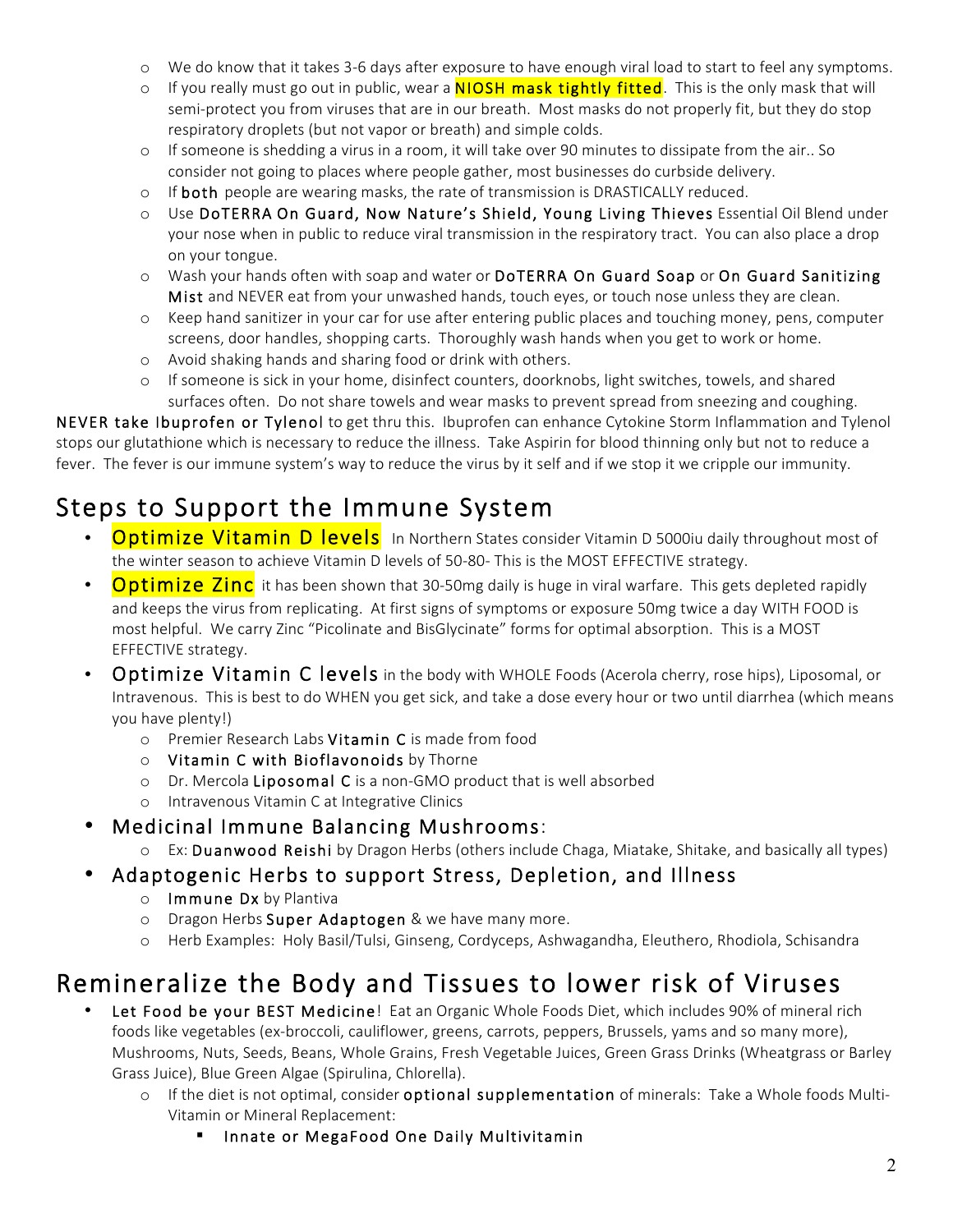- § Tonic Alchemy Green Food and Herb Drink
- **Trace Minerals: IonBiome trace minerals in Water.**
- Optimize Calcium as low calcium increases critical illness and mortality. Calcium is necessary for phagocytosis of the virus (death of virus). Avoid things that deplete minerals (above)
	- o Eat Whole Food Calcium: Broccoli, Brussels sprouts, cabbage, kale, greens, nuts, seeds, beans, whole grains, sesame seeds
	- o Calcium Supplement options:
		- § Garden of Life Raw Calcium
		- Standard Process Calcium Lactate 1 tsp/day for good health or 2 tsp/day viral infection
- Optimize Essential Fatty Acids (Omega 3 Fatty Acids, Cod Liver Oil, Fish Oil, or eating Wild Game) which help Vitamin D and Calcium assimilation into the tissues for strength. This also reduces inflammation from the virus and is a slight blood thinner.
- Optimize Dietary Iodine which is anti-viral: Iodoral or Iodine Complex daily or Kelp food/supplement 2- 3x/day

### Blood Thinner: This is an essential step if you are really ill, comorbidities or experiencing hypoxia.. Thinning the blood will reduce severity of

micro-clogging symptoms for heart symptoms, hypoxia, purple toes, etc. Most people with comorbidities will benefit from a little blood thinning. If you are already on prescription blood thinners you are one step ahead.<br>**Aspirin** 325mg several times a day if you get sick!

Nattokinase two or three times a day if you are "micro-clotting" it is a super clot buster blood thinner but great for those with heart and hypoxia symptoms.

## Anti-Viral (Envelope Virus)

# Pick ONE or TWO to keep in your medicine cabinet!

- Eat Organic Foods that contain anti-viral "envelope virus" nutrients: Onions, Leeks, Flax, Ginger, Garlic, Culinary or Essential Oil Herbs (See Below)
- Anti-Viral Herbs to Eat or Essential oils: Lemon Balm, Culinary or Essential Oil Herbs ((Thyme, Oregano, Basil, Mint, Rosemary, Sage, Turmeric, Ginger), Thuja (Aborvitae), Frankincense (Boswellia), Tea Tree Oil/Melaleuca, Ravensara
	- $\checkmark$  Elderberry 3-4 times daily
	- $\nu$  Umcka (Pelargonium sidoides) 3-4 times daily
	- $\checkmark$  Oregacillin has powerful anti-viral herbs and clears mucous from the lungs (oregano, cumin, sage, cinnamon, and ginger), take 1 capsule by mouth 3-4 times a day with food
	- $\checkmark$  Olive Leaf Extract stops replication of the virus, stimulates phagocytosis and can be taken 3 times daily with food
	- $\circ$  St John's Wort destroys protein encapsulates shells (envelop) of viruses (drug and estrogen interactions)
	- $\circ$  Red Marine Algae (Griffithsin) halts replication of the virus, fights SARS, supports immunity. This would also remineralize the body.
	- o Licorice is anti-viral and provides adrenal support
	- $\checkmark$  BEST HERBAL COMBINATIONS that we carry:
		- **ViraCon by Vital Nutrients** 3 capsules 3-4 times daily. Contains St. John's Wort, Licorice, Elderberry, Zinc, Berberine and more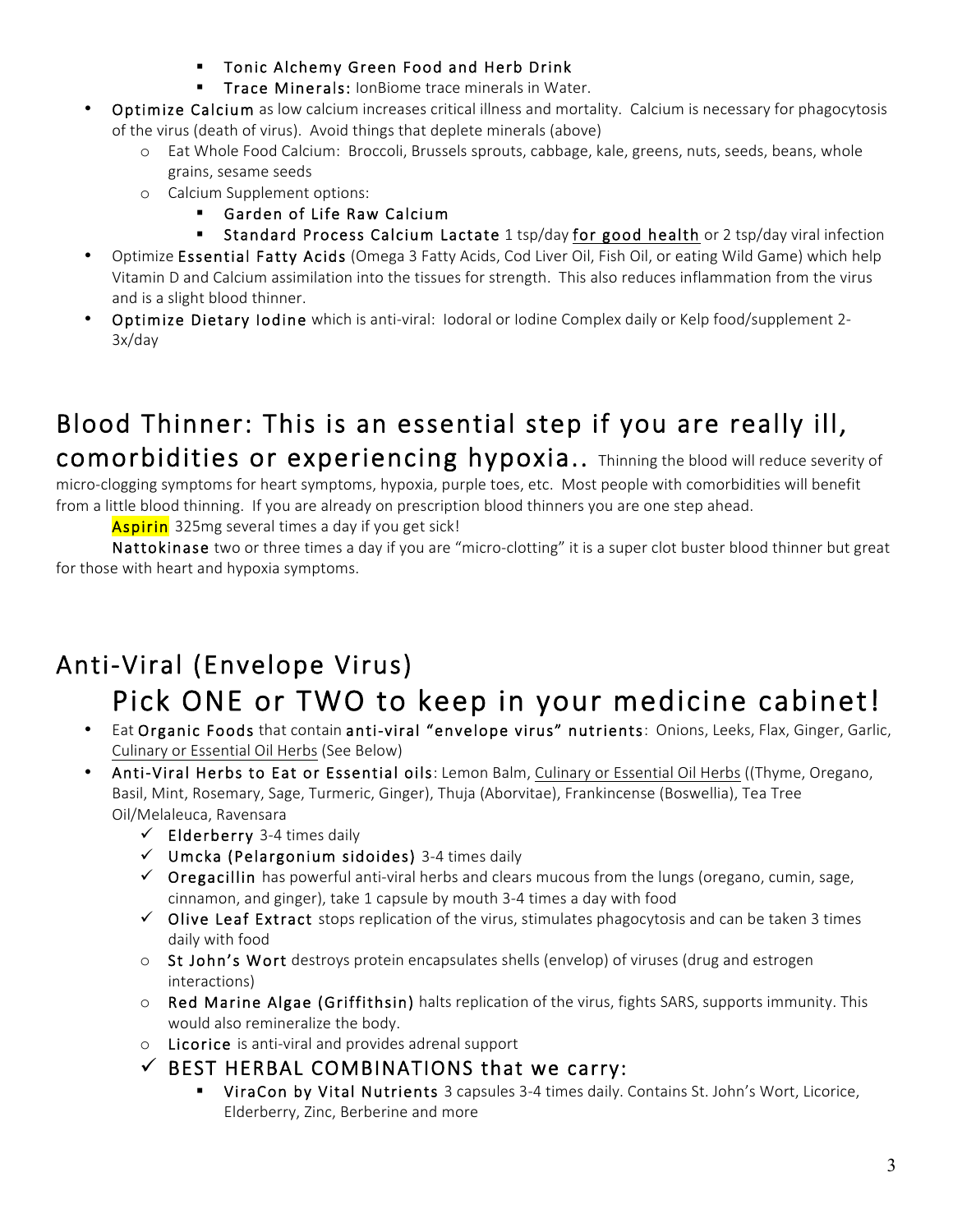- Viranon by MediHerb Standard Process 2 caps twice daily. Contains St. John's Wort, Thuja, and Licorice
- § Umcka in Elderberry Syrup 3-4x/day
- **Cold Dx by Plantiva** is very powerful Chinese herbs including Andrographis which stops a cold dead in its tracks 2 tablets 3-4x/day
- **E** Immunity by Douglas Labs (Andrographis, Elderberry, Astragalus, Garlic, etc) 4 caps 3x/day
- Umcka Tincture by HerbPharm 2-3 dropperfuls, 2-3 times daily
- § MyKind Elderberry Gummies Elderberry, whole food Vitamin C, Echinacea, Rosemary, Zinc
- $\checkmark$  BEST ESSENTIAL OIL BLEND: *DoTERRA On Guard and* BSSC Homemade Flu Bomb Roller Ball
	- § Rub essential oils on the bottom of feet and under the nose. Some brands may also be consumed internally (DoTERRA On Guard oil, drops, beadlets, softgels). They are also beneficial in On Guard DoTERRA hand sanitizer and spray disinfectants. (homemade oils used in sanitizers may include: Oregano, Thyme, Ravensara, Clove, Cinnamon Leaf, Eucalyptus, Rosemary, Melaleuca, Lemon, Frankincense)

#### • Anti-Viral Homeopathics:

- $\circ$  Homeopathic note: keep them away from electronic devices, phones, computers. Consume on an empty stomach at least 20 minute away from food or drink. Try to avoid peppermint in toothpaste or anytime around a dose as it can make Homeopathics ineffective.
- o Influenzinum, Eupatorium, Gelsemium, Bryonia, Perlargonium, Umcka® under the tongue every 2-3 hours
- $\circ$  Influenzinum and Thymuline can be taken weekly to balance reaction to flu and viruses (3-5) sprays)
- $\circ$  Umcka Products every 2-3 Hours work well to lower secondary respiratory infections from growing.
- o Elderberry Umcka has many antiviral Homeopathics mixed with Elderberry.

### • Other Adjunctives for Acute Illness:

- $\circ$  Argentyn Silver 1 tsp by mouth three times daily works well for viral illnesses like the flu.
- o Biozym or Wobenzym N or PS Systemic Enzyme therapies anti-viral clean out the blood, debris, and mucous. They work best on an empty stomach.
- o Congaplex by Standard Process supports the immune system, tissues, and organs in illness 9-15/day

#### • Lung Infection/Mucous in the Lungs

- o Wellness Formula by Source Naturals for viral and bacterial lung infections: 3 Tablets/6 caps 3- 4x/day with FOOD for infection
- o BEST Premier Research Labs NAC (N-Acetyl Cysteine, Turmeric, Licorice, Bromelain) to balance mucous and inflammation in the lungs 1 cap 3x/day

 $\blacksquare$  --OR--

- $\circ$  BEST Free the Lungs by Dragon Herbs are Chinese Herbs to balance mucous and lung inflammation
- $\circ$  Oregacillin has powerful anti-viral herbs and clears mucous from the lungs (oregano, cumin, sage, cinnamon, and ginger), take 1 capsule by mouth 3-4 times a day with food

# CHECK OUT THESE BOMBER PROTOCOLS used locally with success and studies.